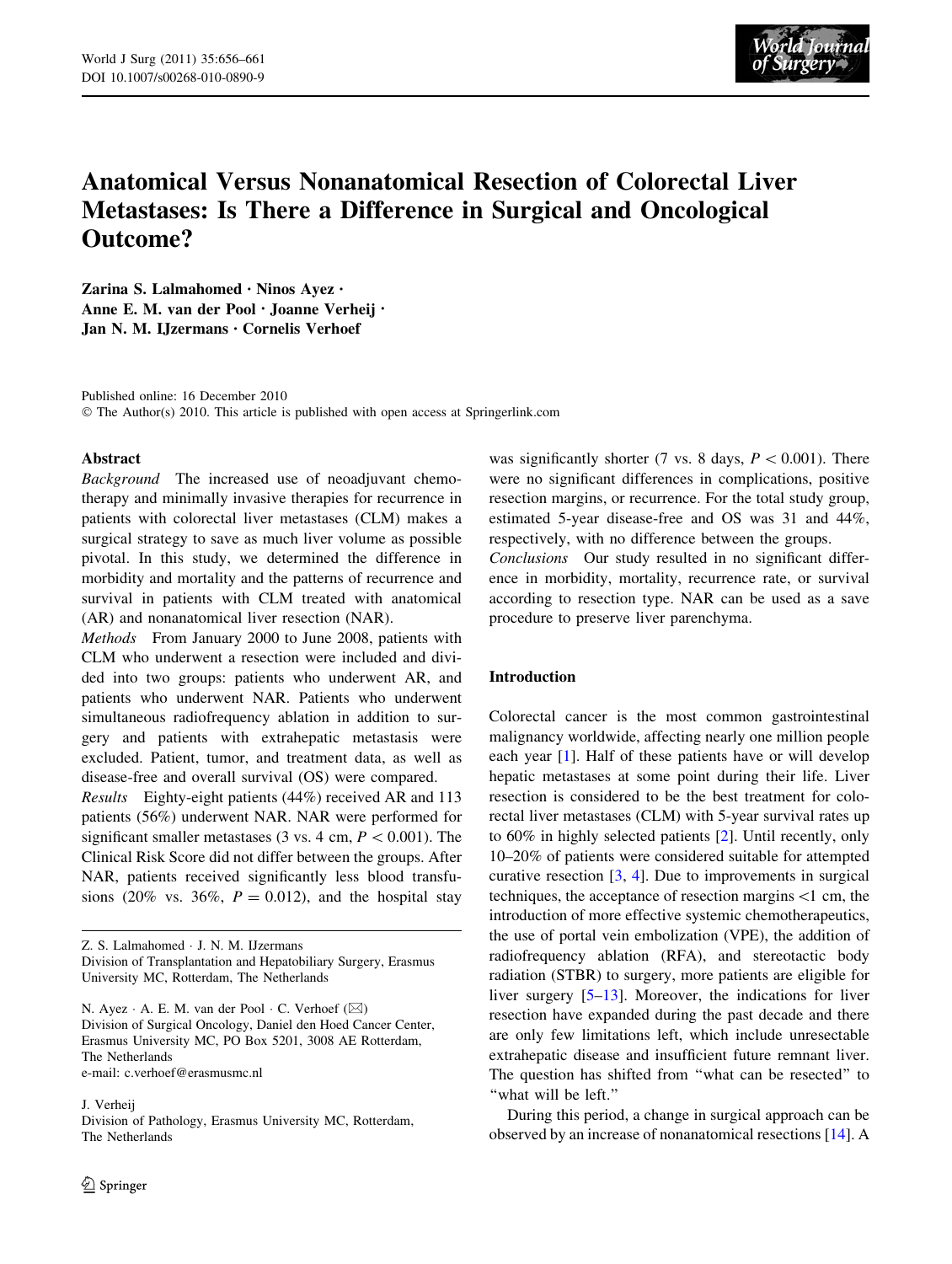nonanatomical resection maximizes the amount of residual liver parenchyma, which is important, in particular for patients who received neoadjuvant chemotherapy. Although chemotherapy increases resectability, it is associated with hepatic changes, which might increase the risk of progres-sive hepatic failure and death after resection [\[15](#page-5-0), [16](#page-5-0)]. Moreover, in case of intrahepatic recurrences after partial liver resection in patients with CLM, a sufficient liver residual can offer the opportunity for local treatment [\[17](#page-5-0)].

Although anatomical hepatic resection has been reported to improve patient survival in hepatocellular carcinoma (HCC) [[18–20\]](#page-5-0), the literature about CLM is conflicting.

The purpose of this study was to investigate the influence of a nonanatomical liver resection (NAR) compared with an anatomical resection (AR) on morbidity, mortality, margin positivity, disease-free, and OS.

## Methods

All patients who underwent partial hepatic resection for CLM at the Erasmus Medical Center from January 2000 to June 2008 were evaluated for inclusion in this study. Patients who underwent simultaneous AR and NAR or received additional RFA in addition to surgery as well as patients with extrahepatic metastasis were excluded.

Patients were divided into two groups: patients who underwent an AR, and patients who underwent a NAR. An AR was defined as resection of two or more hepatic segments as described by Couinaud [[21\]](#page-5-0). This includes bisegmentectomy, (extended) right hemihepatectomy, (extended) left hemihepatectomy, or a combination of these [[22\]](#page-5-0). NAR was defined as resection of the CLM, including a rim of microscopically normal tissue. The choice of resection type was made in a multidisciplinary hepatobiliary working group, based on tumor number, location, and patient status.

Information collected included demographic details, primary tumor stage (TNM-classification), maximum size, number and distribution of liver metastases on CT, plasma carcinoembryonic antigen (CEA) levels, neoadjuvant chemotherapy, Clinical Risk Score (CRS) [[23\]](#page-5-0), type of liver surgery, transfusion data, overall duration of hospital stay, perioperative complications, radicality, site, and treatment of recurrence.

Overall survival and disease-free survival (DFS) were calculated from the date of liver resection. Complications or death occurring within 30 days or before discharge were considered perioperative. We defined a positive surgical margin as the presence of vital tumor along the line of transection.

After partial hepatic resection, patients routinely underwent a physical examination and determination of CEA level, abdominal/chest CT, or ultrasonography every

4 months for the first year, every 6 months the second year and once per year thereafter.

Statistical analyses were conducted using SPSS (version 15, SPSS Inc., Chicago, IL). Categorical variables are presented as number (percentage). Continuous variables are presented as median (range). Categorical variables were compared with the chi-square test; continuous variables were compared with the Mann-Whitney U test. Actuarial survival was calculated using the Kaplan-Meier method from the date of resection of CLM, and differences in survival were examined using the log-rank test.  $P < 0.05$ (two-sided) was considered significant.

## **Results**

#### Clinicopathological variables

Between January 2000 and June 2008, 308 patients underwent a partial hepatic resection for CLM; 201 patients met the study inclusion criteria, including 126 men  $(63\%)$  and 75 women  $(37\%)$ . The median age was 65 (range, 30–86) years. The primary tumor was located in the colon in 114 patients (57%) and rectum in 87 patients (43%). After resection of the initial tumor, positive lymph nodes were present in 114 patients (57%); synchronous liver metastases were identified in 78 patients (39%). The median disease-free interval for the remaining 123 patients was 20 (range, 4–193) months from the time of resection of the colorectal tumor. The median CEA level was 16 (range, 1–1,292) ng/ml at the time of liver resection. In 16 patients (8%), the CEA level exceeded 200 ng/ml. The median number of metastases was one (range 1–8) with a median diameter of the largest metastases of 3 (range, 0.5–15) cm. The CRS was  $\geq$ 3 in 60 patients (30%). Fifty-nine patients (31%) were treated with neoadjuvant chemotherapy. AR was performed in 88 patients and NAR was performed in 113 patients. The clinicopathological features of the AR and NAR are compared in Table [1.](#page-2-0)

## Surgical treatment

A single NAR was performed in 69 patients (61%), whereas 44 (39%) had two or more NAR simultaneously. A right hemihepatectomy was the most frequently performed AR (47 resections, 43%) followed by left hemihepatectomy (15 resections, 14%). Bisegmentectomies were performed in 18 patients (21%; Table [2\)](#page-2-0).

# Outcome

Table [3](#page-2-0) presents the outcome of patients who underwent AR versus NAR. After AR, 32 patients (36%) received a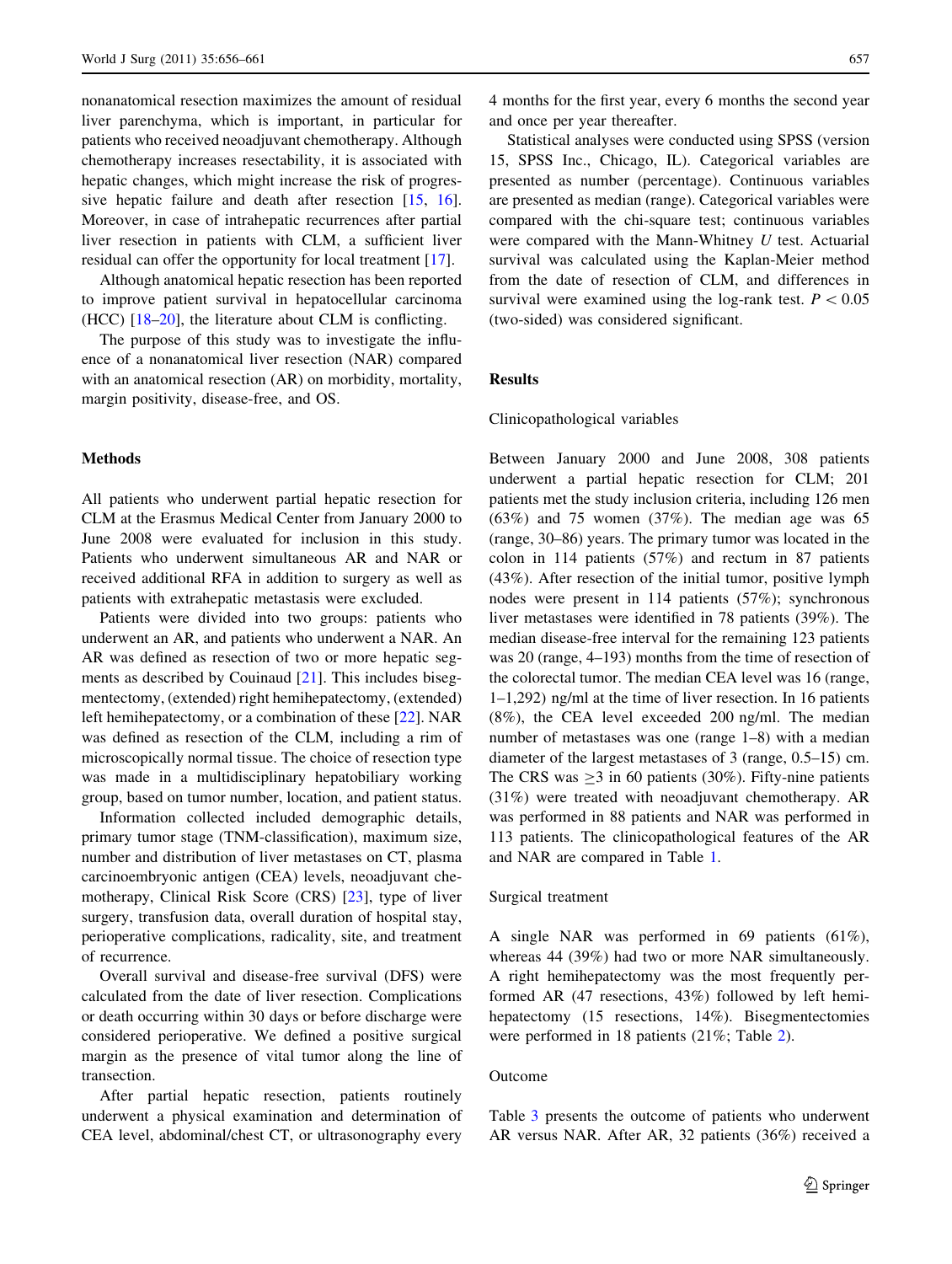| Variable                         | Anatomical<br>$(n = 88)$           | Nonanatomical $P$ value<br>$(n = 113)$ |         |
|----------------------------------|------------------------------------|----------------------------------------|---------|
| Age (year)                       | $65(30-82)$                        | $65(36-86)$                            | 0.585   |
| Gender (male)                    | 56 (64)                            | 70 (62)                                | 0.806   |
| No. of tumors                    | $2(1-7)$                           | $1(1-7)$                               | 0.295   |
| Size largest tumor $(cm)^a$      | $4(1-15)$                          | $3(1-7)$                               | < 0.001 |
| <b>Bilobar</b> distribution      | 20(23)                             | 32(28)                                 | 0.369   |
| CEA <sup>b</sup>                 | $16.4$ $(1-1292)$ $15.9$ $(1-909)$ |                                        | 0.078   |
| $>200$ ng/ml                     | 10(12)                             | 6(5)                                   | 0.113   |
| Time to resection                |                                    |                                        |         |
| Synchronous                      | 35(40)                             | 43 (38)                                | 0.804   |
| Metachronous                     | 53 (60)                            | 70 (62)                                |         |
| Disease-free interval (mo)       | $24(4-93)$                         | $17(4-193)$                            | 0.430   |
| Clinical risk score <sup>a</sup> |                                    |                                        |         |
| $1 - 2$                          | 57 (66)                            | 82 (73)                                | 0.241   |
| $3 - 5$                          | 30(34)                             | 30(27)                                 |         |
| Neoadjuvant chemotherapy         | 31(35)                             | 28(25)                                 | 0.107   |
| Site primary tumor               |                                    |                                        |         |
| Colon                            | 55 (63)                            | 59 (52)                                | 0.144   |
| Rectum                           | 33 (37)                            | 54 (48)                                |         |
| Tumor stage primary tumor        |                                    |                                        |         |
| $0 - 2$                          | 12(14)                             | 23(20)                                 | 0.213   |
| $3 - 4$                          | 76 (86)                            | 90 (80)                                |         |
| Lymph node primary tumor         |                                    |                                        |         |
| Positive                         | 45 (51)                            | 69 (61)                                | 0.159   |
| Negative                         | 43 (49)                            | 44 (39)                                |         |

<span id="page-2-0"></span>Table 1 Clinicopathological variables

Table 2 Type of resection

| Liver resection                                   | No. of resections |               |
|---------------------------------------------------|-------------------|---------------|
|                                                   | $(N = 201)$       | $(\%)$        |
| Nonanatomical ( $n = 113$ )                       |                   |               |
| Single                                            | 69                | 61            |
| Two                                               | 25                | 22            |
| Three                                             | 13                | 12            |
| Four                                              | $\overline{4}$    | 3             |
| Five                                              | $\overline{c}$    | $\mathcal{L}$ |
| Anatomical ( $n = 88$ )                           |                   |               |
| $S$ 2-3                                           | 12                | 14            |
| $S6-7$                                            | 6                 | 7             |
| Right hemihepatecomy                              | 47                | 53            |
| Left hemihepatectomy                              | 15                | 17            |
| Extended right hemihepatectomy                    | 4                 | 5             |
| Extended left hemihepatectomy                     | 1                 | 1             |
| Combination of anatomical resections <sup>a</sup> | 3                 | 3             |

S segment

<sup>a</sup> seg 2–3 + seg 1 resection, seg 2–3 + seg 6–7 resection

|  | Table 3 Outcome surgery |  |
|--|-------------------------|--|
|--|-------------------------|--|

| Variable                   | Anatomical<br>$(n = 88)$ | Nonanatomical<br>$(n = 113)$ | P value |
|----------------------------|--------------------------|------------------------------|---------|
| Blood transfusion          | 32 (36)                  | 23(20)                       | 0.012   |
| Hospital stay              | $8(4-42)$                | $7(1-26)$                    | < 0.001 |
| Complications              | 24 (27)                  | 26(23)                       | 0.488   |
| In-hospital mortality      | 2(2)                     | 1(1)                         | 0.421   |
| Positive resection margins | 8(9)                     | 12(11)                       | 0.728   |

Data are numbers with percentages in parentheses or medians with ranges in parentheses unless otherwise indicated

blood transfusion. This was significantly lower after a NAR (23 patients, 20%;  $P = 0.012$ ). The transfused patients in the AR group received a median of 3 units of erythrocytes (range 1–6). In the NAR group, the median transfusion rate also was 3 units of erythrocytes (range 1–9), but with a larger range. The hospital stay was significantly shorter after NAR (7 (range, 1–26) days vs. 8 (range, 4–42) days;  $P < 0.001$ ). There was no significant difference in mortality rate between the two groups. Insufficient capacity of the liver remnant was the cause of death in the two patients in the AR group. One patient in the NAR group died due to aspiration pneumonia. The median follow-up was 35 (range, 1–111) months in both groups. With respect to the median time to recurrence, the groups were comparable  $(AR \text{ group } 9 \text{ (range, } 1-46) \text{ months vs. } 10 \text{ (range, } 2-55)$ months in the NAR group;  $P = 0.802$ ). The DFS was similar for the AR and NAR groups: 56%, 38%, 30%, and 60%, 39%, 32% at 1, 3, and 5 years, respectively  $(P = 0.441, P = 0.81, P = 0.599; Fig. 1)$  $(P = 0.441, P = 0.81, P = 0.599; Fig. 1)$  $(P = 0.441, P = 0.81, P = 0.599; Fig. 1)$ . The pattern of

Data are numbers with percentages in parentheses or medians with

ranges in parentheses unless otherwise indicated

Missings:  $a = 2$ ,  $b = 4$ 

recurrence did not differ between the two groups (Table [4](#page-3-0)). The 3-year intra hepatic recurrence rate was 37% in the AR group and 33% in the NAR group ( $P = 0.62$ ). Seventeen patients in the AR group and 26 patients in the NAR group developed liver metastases limited to the liver. These patients received similar therapy (Table [4](#page-3-0)). The OS was 96%, 61%, and 49% for the AR group and 97%, 65%, and 39% for the NAR group at 1, 3, and 5 years, respectively  $(P = 0.715, P = 0.611, P = 0.989; Fig. 2)$  $(P = 0.715, P = 0.611, P = 0.989; Fig. 2)$  $(P = 0.715, P = 0.611, P = 0.989; Fig. 2)$ .

# Discussion

This study demonstrated no significant difference in outcome between patients with CLM after anatomical or NAR. The 5-year disease-free (AR 30% vs. NAR 32%) and OSs (AR 49% vs. NAR 39%) in our study is consistent with the literature [[2,](#page-4-0) [24–28\]](#page-5-0).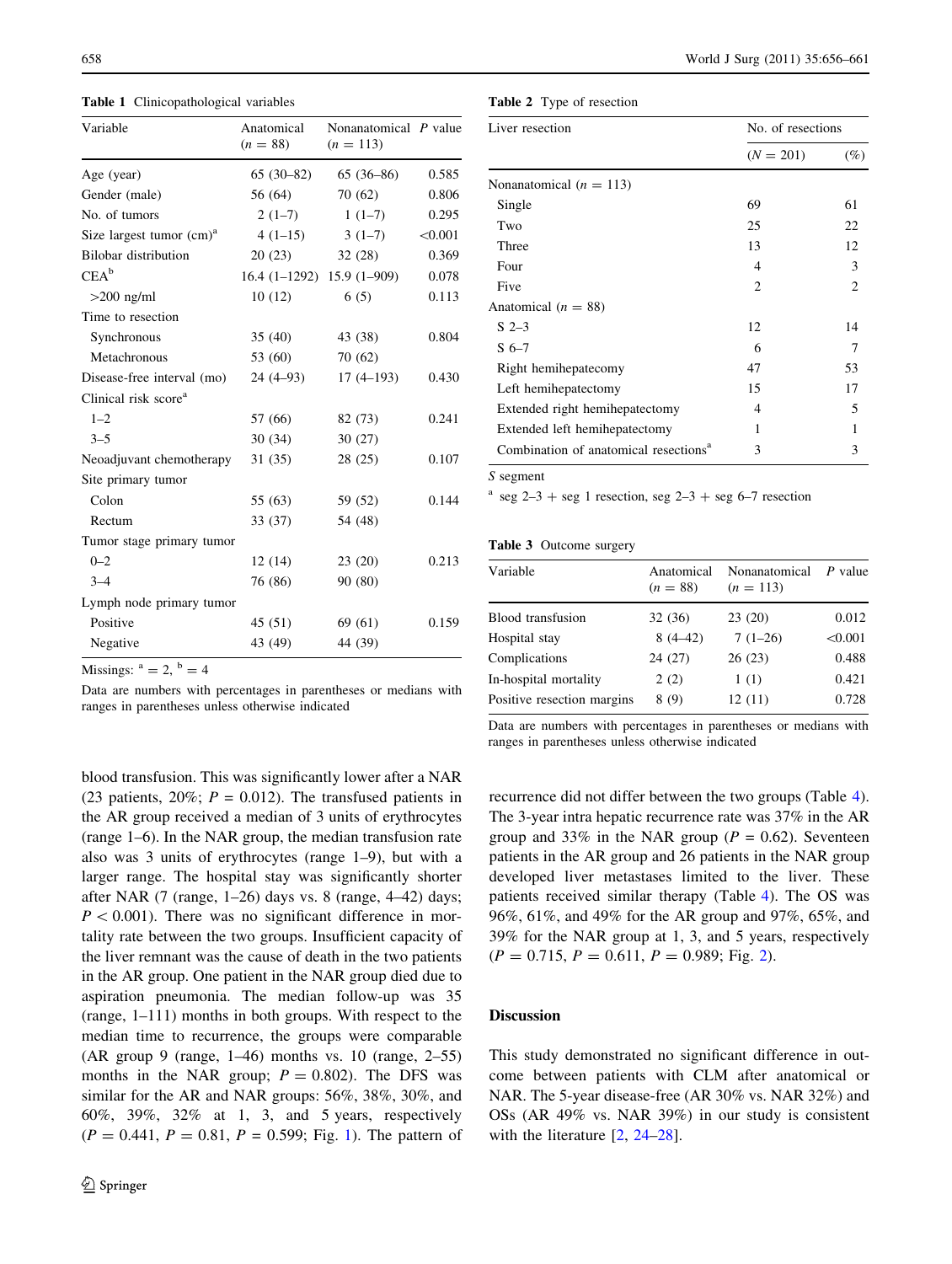<span id="page-3-0"></span>

Fig. 1 Disease-free survival stratified by surgical procedure. Median DFS was 16.7 months in the AR group and 18.7 months in the NAR group. The 5-year DFS rate was 30 and 32%, respectively  $(P = 0.599)$ 

Table 4 Patterns of recurrence and treatment modality

|                          | Anatomical<br>$(n = 88)$ | Nonanatomical<br>$(n = 113)$ | P value |
|--------------------------|--------------------------|------------------------------|---------|
| Location recurrence      |                          |                              | 0.156   |
| Liver                    | 17(30)                   | 26 (38)                      |         |
| Liver $+$ lung           | 10(18)                   | 4(6)                         |         |
| Liver $+$ elsewhere      | 2(2)                     | 5 (7)                        |         |
| Elsewhere                | 28 (49)                  | 34 (49)                      |         |
| Therapy liver metastases |                          |                              | 0.398   |
| No therapy               | 1(6)                     | 2(8)                         |         |
| Systemic therapy         | 9 (53)                   | 8 (32)                       |         |
| Local therapy            | 7 (41)                   | 15(60)                       |         |
| Resection                | 3                        | 10                           |         |
| <b>RFA</b>               | 2                        | 3                            |         |
| STBR                     | 1                        | 2                            |         |
| Liver perfusion          | 1                        | 0                            |         |
|                          |                          |                              |         |



Data are numbers with percentages in parentheses or unless otherwise indicated

The major drawback is the retrospective nature of this study. Randomization would be difficult in this patient group, because the technique for liver resection is a tailormade approach based on the size, number, location, and distribution of the metastases. In addition, the consideration between conservation of liver parenchyma, complete surgical tumor clearance, and complications is of importance in this decision. Although patients were not randomized, the basic characteristics were similar as shown in Table [1](#page-2-0).



Fig. 2 Overall survival stratified by surgical procedure. Median OS was 49 months in the AR group and 47.2 months in the NAR group. The 5-year OS rate was 49 and 39%, respectively  $(P = 0.989)$ 

Liver parenchymal-sparing surgery is already frequently used for CLM for several reasons. Functional hepatic reserve must be considered for any liver resection; its significance increases in the context of neoadjuvant chemotherapy, which is used to downsize the tumor load, making more patients eligible for surgery [[29\]](#page-5-0). However, although chemotherapy increases resectability, it is associated with significant hepatic changes, such as hepatic sinusoidal obstruction, periportal inflammation, and steatohepatitis, which can affect patient outcome [\[15](#page-5-0)]. Specifically, chemotherapy-associated steatohepatitis is associated with the risk of progressive hepatic failure and death after resection [\[16](#page-5-0)]. Therefore, maximizing the amount of residual liver parenchyma is of considerable importance in patients who have had chemotherapy.

Moreover, surgical stress can be reduced by nonanatomical resections, which may affect perioperative mor-bidity and mortality [[14,](#page-5-0) [25\]](#page-5-0). Several studies reported significant shorter operating times and significant less blood loss after NAR [[25,](#page-5-0) [26,](#page-5-0) [28](#page-5-0)]. This also is seen in our study population. Patients who underwent AR received significant more blood transfusions than the patients after NAR (AR 36% vs. NAR 20%;  $P = 0.012$ ). In our series, there were three deaths within 30 days of surgery: two in the AR group, and one in the NAR, which was not significantly different. There are studies suggesting more postoperative deaths in the AR group [\[2](#page-4-0), [25](#page-5-0), [26,](#page-5-0) [28\]](#page-5-0). It is important to note that postoperative mortality is a rare event and that these studies are not powered to compare this.

The possibility to treat recurrent CLM with local therapy, such as repeated hepatectomy [\[17](#page-5-0)], RFA [[11\]](#page-4-0), or STBR [\[30](#page-5-0)] is a great benefit of the parenchymal sparing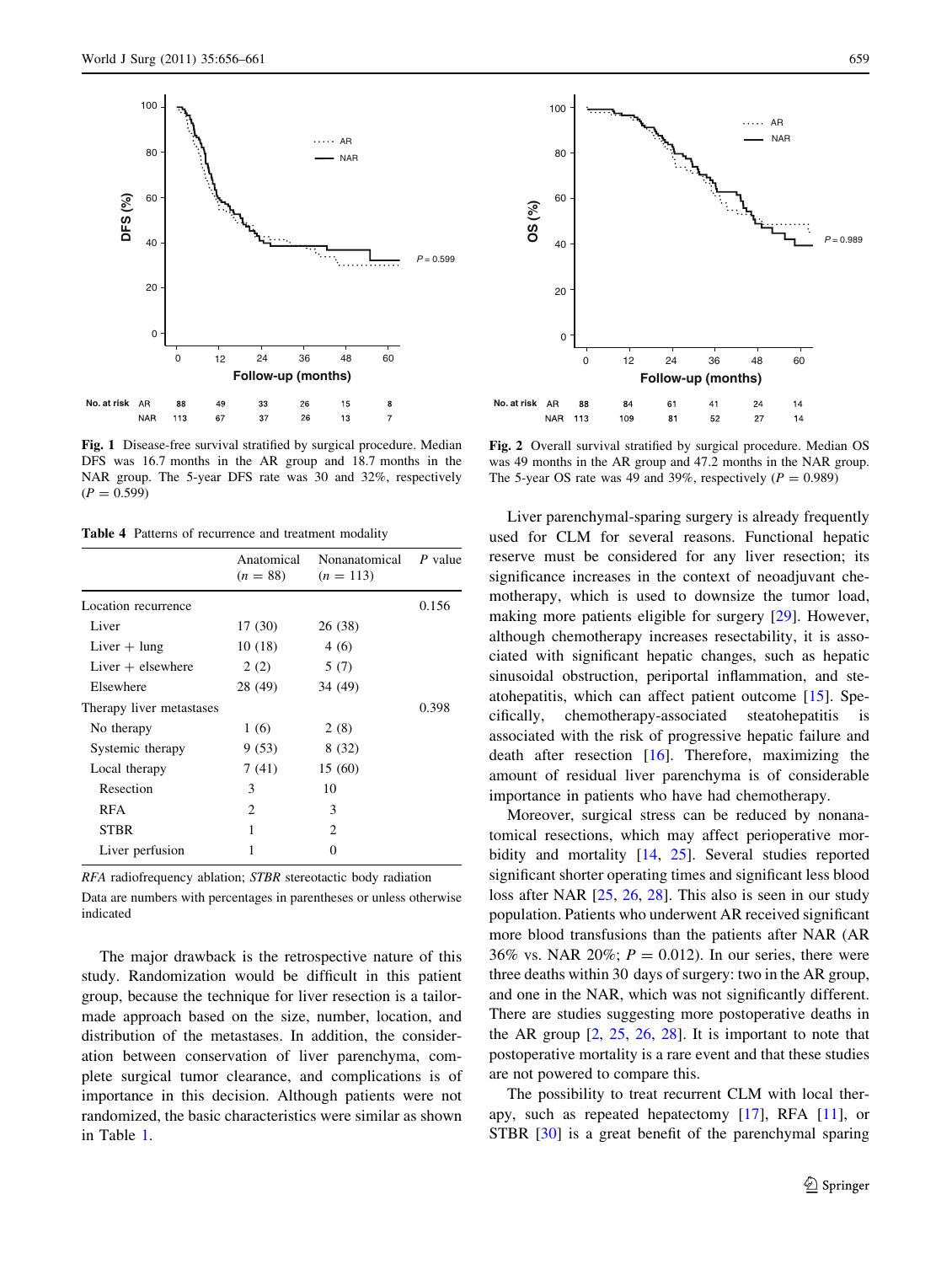<span id="page-4-0"></span>method. In our study, disease recurrence in the liver was similar for both AR and NAR (51%). The reintervention rate for CLM was higher in the NAR group (AR 41% vs. NAR 60%). Although this number does not reach significance, probably due to the small numbers, our findings suggest that local treatment for intrahepatic recurrences is more often possible in the parenchymal-sparing method. Our findings are consisted with the literature, which states that reinterventions for CLM increases the survival after disease recurrence  $[31-33]$ . For this reason, close surveillance of patients after NAR is essential. One of the possible disadvantages of NAR reported in the literature by DeMatteo et al. [\[24](#page-5-0)] is the higher incidence of positive resection margins. In more recently published literature, it is advocated that a resection margin  $\leq 1$  cm is no longer a contraindication for curative resection. Moreover recent literature suggests that size of surgical margin does not correlate significantly with DFS or OS; even the need for R0 resections is being discussed [[34,](#page-5-0) [35](#page-5-0)]. In a study by de Haas et al., the 5-year OS was similar for patients after a R0 or a R1 resection (61 vs. 57%;  $P = 0.27$ ), although the recurrence was higher in the R1 group (28 vs. 17%;  $P = 0.004$  [6]. In our study, the R1 resection rate was 9% in the AR group and 11% in the NAR group, which is comparable to the literature  $[6, 27]$  $[6, 27]$ . The concept of performing limited NAR with narrow margins is supported by the fact that micrometastases in the liver parenchyma surrounding CLM are rare and are primarily confined to the immediate surrounding area of the tumor border [[36,](#page-5-0) [37](#page-5-0)].

The second possible drawback of NAR, which is postulated in the literature  $([24])$  $([24])$  $([24])$ , is the lack of vascular control. This is the opposite of what was published during the past years. Blood loss and blood transfusions are reported to be significantly less during and after NAR, which is confirmed by our results [[25,](#page-5-0) [26](#page-5-0), [28](#page-5-0)].

In contrast to CLM, some studies report AR to be superior to NAR in HCCs [[18](#page-5-0)–[20\]](#page-5-0). This difference may be explained by the variation in disease biology seen in primary versus metastatic liver tumors. Metastatic liver lesions develop from blood-borne tumor cells circulating throughout the body. AR may not offer the same advantage for these lesions as for HCC, which arise within a segment of the liver and might benefit from the removal of the complete functional liver unit.

Multiple studies have been conducted to investigate which resection is favorable for patients with CLM: anatomical or nonanatomical. Most authors similarly conclude that there is no significant difference between AR and NAR in disease-free and OSs. A disadvantage of the majority of studies is that the patient characteristics are not comparable between the two groups regarding tumor size and number, nodal status of the primary tumor, disease-free interval, and CEA blood levels [2, [14](#page-5-0), [25,](#page-5-0) [26](#page-5-0)]. Our study contributes to

this discussion due to the use of the CRS in which the previous described characteristics are incorporated. The CRS is the same for the AR and NAR, which indicates that the groups are comparable.

Furthermore, the use of different neoadjuvant chemotherapy regimens during the years makes it difficult to compare the results of the studies [2, [14](#page-5-0), [26–28](#page-5-0)]. We started our patient selection after 2000, because Irinotecan and Oxaliplatin were added to the chemotherapeutic arsenal from this year forward, and all patients were treated with effective chemotherapeutics.

We conclude that with a comparable complication rate, less blood transfusions, a significantly shorter hospital, and comparable disease-free and OS rates, a NAR is a safe technique for the resection of CLM.

Open Access This article is distributed under the terms of the Creative Commons Attribution Noncommercial License which permits any noncommercial use, distribution, and reproduction in any medium, provided the original author(s) and source are credited.

#### References

- 1. Stangl R et al (1994) Factors influencing the natural history of colorectal liver metastases. Lancet 343(8910):1405–1410
- 2. Zorzi D et al (2006) Comparison between hepatic wedge resection and anatomic resection for colorectal liver metastases. J Gastrointest Surg 10(1):86–94
- 3. Simmonds PC et al (2006) Surgical resection of hepatic metastases from colorectal cancer: a systematic review of published studies. Br J Cancer 94(7):982–999
- 4. Geoghegan JG, Scheele J (1999) Treatment of colorectal liver metastases. Br J Surg 86(2):158–169
- 5. Muratore A et al (2009) Resection margin and recurrence-free survival after liver resection of colorectal metastases. Ann Surg Oncol 17(5):1324–1329
- 6. de Haas RJ et al (2008) R1 resection by necessity for colorectal liver metastases: is it still a contraindication to surgery? Ann Surg 248(4):626–637
- 7. Saltz LB et al (2000) Irinotecan plus fluorouracil and leucovorin for metastatic colorectal cancer. Irinotecan Study Group. N Engl J Med 343(13):905–914
- 8. Adam R et al (2004) Rescue surgery for unresectable colorectal liver metastases downstaged by chemotherapy: a model to predict long-term survival. Ann Surg 240(4):644–657 discussion 657-658
- 9. Azoulay D et al (2000) Resection of nonresectable liver metastases from colorectal cancer after percutaneous portal vein embolization. Ann Surg 231(4):480–486
- 10. Hemming AW et al (2003) Preoperative portal vein embolization for extended hepatectomy. Ann Surg 237(5):686–691 discussion 691-693
- 11. de Meijer VE et al (2006) Radiofrequency ablation in patients with primary and secondary hepatic malignancies. J Gastrointest Surg 10(7):960–973
- 12. Wong SL et al (2010) American Society of Clinical Oncology 2009 clinical evidence review on radiofrequency ablation of hepatic metastases from colorectal cancer. J Clin Oncol 28(3): 493–508
- 13. Mendez Romero A et al (2006) Stereotactic body radiation therapy for primary and metastatic liver tumors: a single institution phase I–II study. Acta Oncol 45(7):831–837